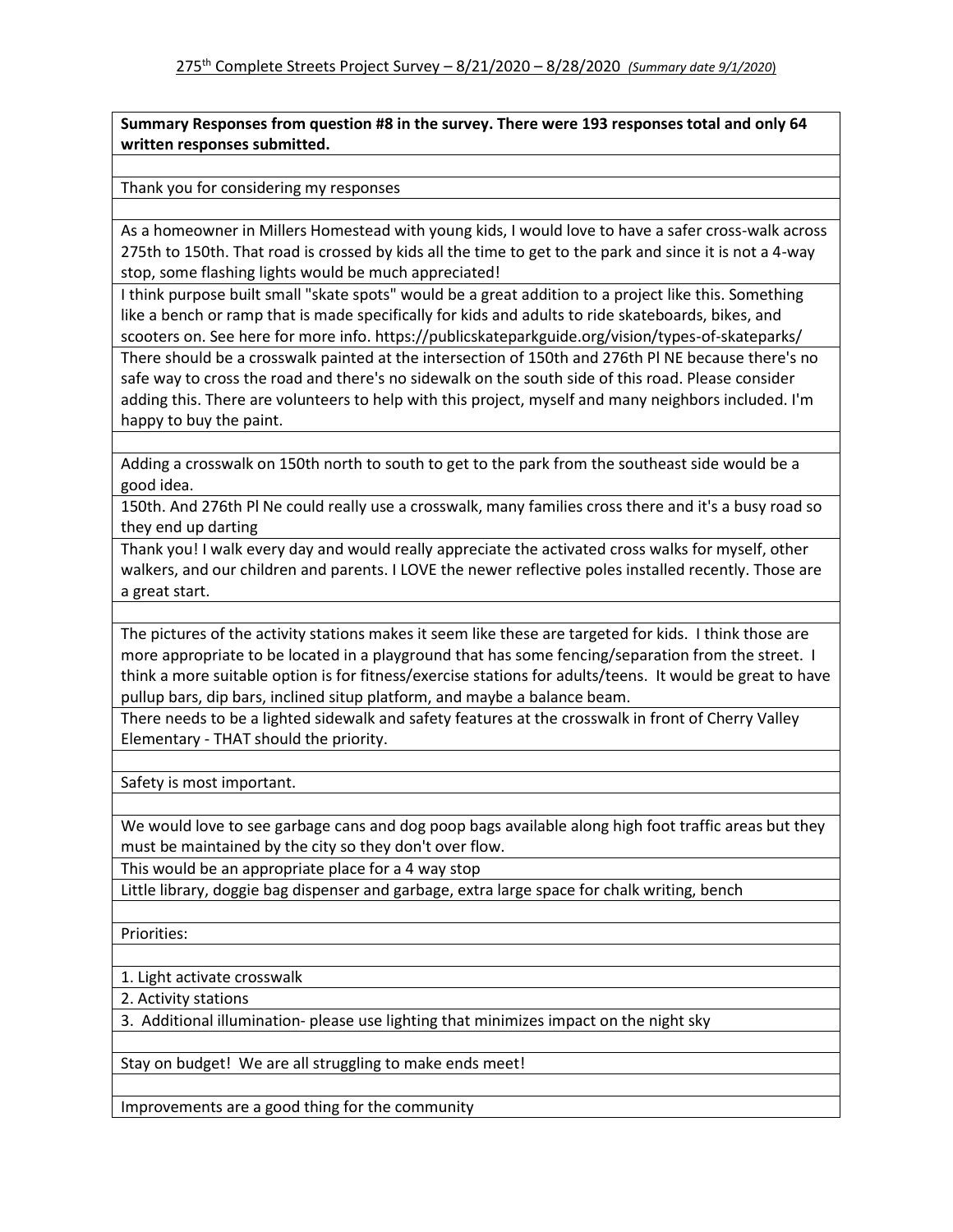Thanks for doing the project!

It'd be nice to have mile markers for runners along the project, probably integrating it with other roads in the city. Given the pandemic, many people have changed their gym routines and have started running instead. It'd be nice to have some accommodations for runners, such as mile markers or runner signage.

Having seen many cars not stop for people crossing, lighting is an excellent idea. The activity stations would be great in town by McCormick park or the police station. I feel like they could attract abuse from teens and delinquents.

Don't waste money on activity stations continue to finish sidewalks in other highly used walking areas like on 284th Ave between NE 146th St and NE 150th St. Only then should we consider activity stations. However, people have equipment at home that would use those. Activity stations cater to a small population in the city and are just another thing that will be vandalized and require further funds to fix/replace.

Activity stations will not get used and will be vandalized. Please consider putting in a sidewalk on batten rd between 144th and Roney road, since a lot of people use this daily and it is extremely dangerous without a sidewalk.

Illuminated crosswalks on main street would be really nice for the future. The flags do no good night You have got to be effing kidding me. Activity stations? This city doesn't even have robust or reliable internet service but we're going to worry about activity stations. Priceless.

You never said how much above the grant amount the city is spending . Would be nice to know that. We have enough parks. We need flashing lights at the crosswalks downtown.

I think we need more lighting on the streets and lighted crosswalks. I don't really think many people will participate in using the activity stations along the roadways, maybe in a park but that's about it.ighting is of more importance I think.

Aren't there plans to make that intersection a roundabout?

I would like to be part of a community where the mayor chooses to follow budgets and spend tax payer dollars wisely and within reason. Spending over \$400,000 on 1200 feet of sidewalk does not make sense, especially during a pandemic.

Find a way to complete the entire project within the \$200,000 grant amount, or don't proceed with it at all.

Do you really need to send out a survey asking if it's ok to almost double the allotted grant amount? I'd rather have the mayor declare that it's not ok to spend that much and that she's going to find a way to keep it under budget. Asking the taxpayers to raise taxes for this type of project does not sit well with me.

I live in Millers Homestead and cannot express enough how dangerous the crosswalk is at 150th. Kids are continually coming out of the neighborhoods and trying to cross or crossing thinking they have time between cars. The activity stations are fun but too dangerous and busy road for them.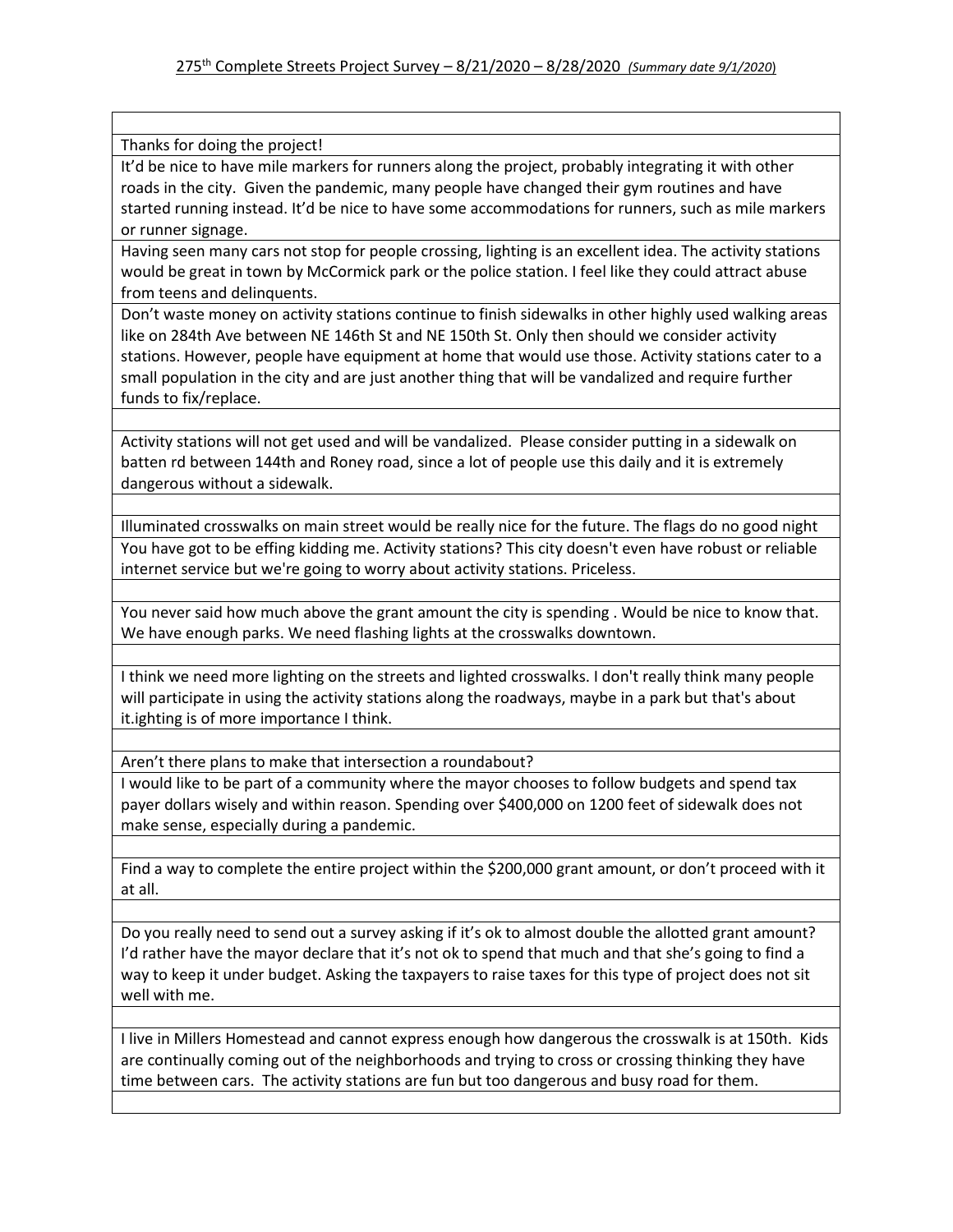Please add in a speed bump or something else to encourage people to slow down on that long stretch of road.

Thank you!!!

You don't say how much these improvements will cost. Looking at past council meetings, I see at the Aug 4th meeting AB20-70 had the bids coming in at DOUBLE the grant amount. That is a LOT of money the city has to spend! Too much! Aren't there other projects that are more important?

How much will this cost? You say it will cost more than the \$200,000 grant. How much more? It's not fair to ask us to do this without knowing how much it will cost! If the cost is high, I do not support it

Since 275th &150th is well used by pedestrians, drivers expect to see peds in the area and are already cautious, also fairly good sight lines exist. therefore are the flashing crosswalk beacons are not needed. Activity stations are nice but safety should be prioritized at this stage. Illumination will enhance safety for drivers and peds in the night time hours everyday of the year.

It is great to provide sidewalks and crosswalks throughout Duvall for the safety of the residents. However, this project needs to be scaled down to only spend the grant money of 200,000. Reduce the size of the sidewalk, use the natural landscaping and remove the activity station. Reducing this project would free up money for much needed sidewalks and crosswalks in other areas to make them safe (such as up 150th, Batten Rd and other areas that need safety improvements).

Due to the impact of the homeowners along 275th Ave NE and 275th PL NE, We feel a survey would have been nice to Specifically go out to them. As an Potential impacted homeowner, I can see adding an exercise park would affect us by having damage to our fence or property, as our fence line backs up to 275th Ave NE, much like the houses that back up to Judd Park. We have spoken to some of those homeowners, and they have complaints of noise and occasional damage to their property. This is just something that we consider when we give input to upcoming projects that might impact us. Thank you.

Please stay within the grant budget.

Activity stations are unsightly (as pictured) and would be a traffic distraction if they were near flowing traffic. Activity Stations would be better suited in our parks.

You need a street light at 145th Lane and 275th. Very dark at night. Light will be needed to use the new sidewalks in the fall and winter.

Activity stations along the trail would be okay. Using a street that backs up to family homes for activity stations is ridiculous. However, spending the money on other things like a warning light at the 4 way stop on 2nd and Stephens would be a better use of money. Also clearing out the alleys that are filled with old cars, yard waste, tents, greenhouses, and many other structures would be an awesome use of the money. Clean up the crap before you add more.

I love the idea of flashing lights at the crosswalk because drivers often don't stop and/or see people there. In my opinion, flashing lights are first priority then more street lights and then activity stations if there's funding (nice to have). We are so excited to get sidewalk along 275th as that's along our walking route. Would really like to see sidewalks on Big Rock Road from 275th down to the new roundabout. We don't ever walk down there due to lack of safety if we tried to walk along Big Rock.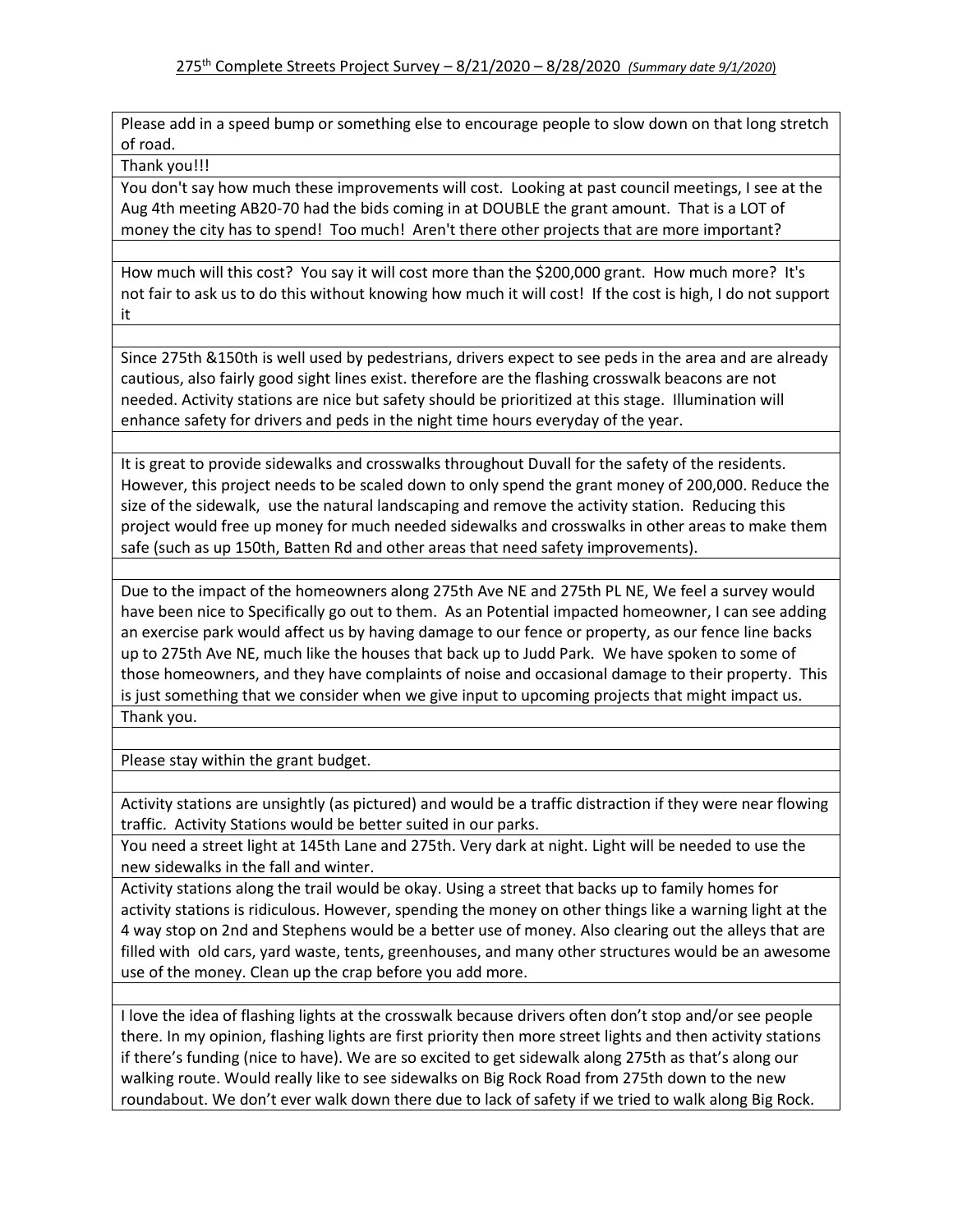(P.S. There are a lot of huge speeding trucks going down the hill on Big Rock and it would be great to have more speed controls there/tickets as they sound like they are going dangerously fast and I'm concerned about a bad accident someday! Our Kaspar Heights home backs up to Big Rock so I observe this all day long during the week while working at home. We've been here for 15 years and we haven't seen drivers flying this fast until the last few months.)

Need 4 way stop at 145th and 3rd!!! Way overdue!!!

No activity stations because of the virus

No activity stations. Use the money to light sidewalks.

AND!!! Please add a street light or roundabout at intersection of 145th and 275th!!! The speeding on 375th has gotten way out of line!!! Needs to be addressed! Please!!

I would suggest add the extra cost for each of the items here to know how much more we are going to pay when we say yes for the questions.

About the activity stations, there are some projects in others cities that would allow merchandise. This could reduce the cost of purchase and installation. Could we think about it?

In the interest of public safety the sidewalk with added streetlights is totally justified. The light activated crosswalk system is not identified as a "need". Lets see if the additional illumination from the streetlights provides a safe crosswalk. Adding activity stations in a small stretch of neighborhood is a waste of public funds to benefit a very small population. Enhancement and encouragement of the use of existing public parks and facilities would be more appropriate. Note Judd Park is located at 150th and 275th, not very far of a walk to seek "activity".

Why are you not disclosing what the extra costs of these additions to this project would be? Seems somewhat disingenuous to me, if not dishonest.

Yes - lighted sidewalks. No - activity stations.

We don't need another sidewalk where we have sidewalk already. Just make the intersection better and don't waste money on another sidewalk.

I don't want more trees cut down . We are loosing the feel of Duvall.

Sidewalks are great and I support this. Flashing crosswalks are a safety improvement. The exercise equipment is redundant to path use, low use, and low impact with eventual replacement required.

What is unclear in this proposal and makes it difficult to answer appropriately are:

1) How much does each improvement cost?

2) What is the impact to these sources of alternative funds and how will they be replenished?

3) What is being given up by these funds to supply funds for these projects? For example other sidewalk improvement projects.

The lack of these important details significantly detracts from the effort to get meaningful comments. I commend you for reaching out, but encourage you to increase publicity of these surveys (include in